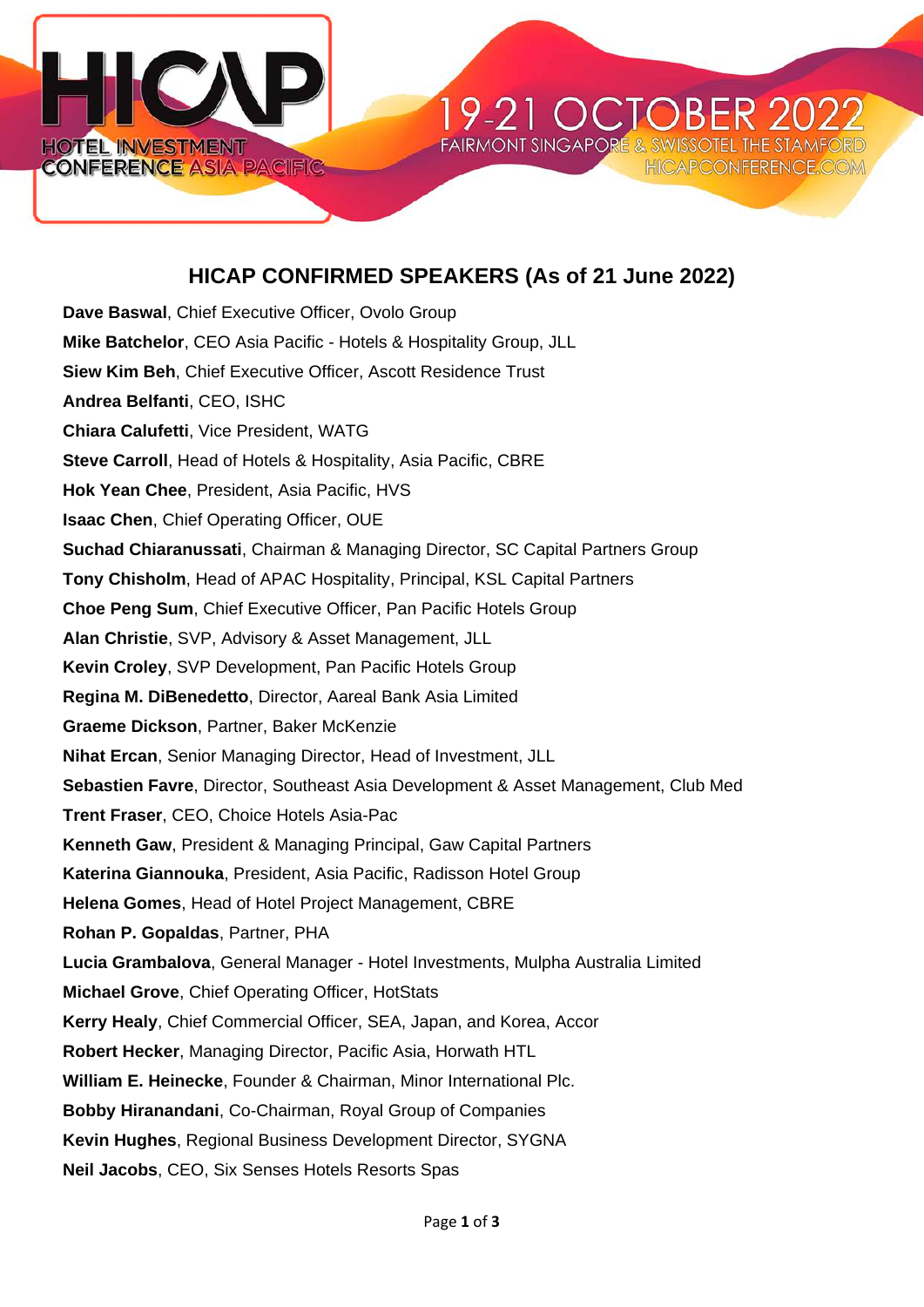



**Nikhom Jensiriratanakorn**, Director, Horwath HTL **Siddhant Jhunjhunwala**, Director of Investments APAC, KSL Capital Partners **Vicky Jian**, Senior Consultant, Horwath HTL **Faez Jumabhoy**, Managing Director, Sector Head – Real Estate, CIMB Investment Bank Berhad **Miguel Ko**, Chairman, CapitalLand Investment Ltd and Deputy Chairman, CLA Real Estate Holdings Pte Ltd **Tasos Kousloglou**, CEO – Hotels Division, Sun Hung Kai Kai Properties Limited **Wei Lin Kwee**, President, SHA and Head of Hotels, Pontiac Land **Ian Lien**, Managing Director, SC Capital Partners **David Ling**, Global Head of Hospitality Investment, City Developments Limited **Xinxin Liu**, President, Huazhu Hotels Group **Andrew MacGeoch**, Partner, BCLP **Karan Mahesh**, Account Manager, Central & South Asia, STR **Roy Melick**, Partner, Baker McKenzie **Ghaly Murthala**, Managing Director, Morteza Capital **Jesper Palmqvist**, Area Director Asia Pacific, STR **Graham Perry**, Managing Director, Australasia, BWH Hotel Group **Ethan Quek**, Senior Associate, KSL Capital Partners **Dillip Rajakarier**, Group CEO, Minor International **Ananth Ramchandran**, Head of Advisory and Strategic Transactions, Hotels & Hospitality, Asia, CBRE **Ashley J. Scott**, Director of Landscape and Master Planning, WATG **Lada Shelkovnikova**, Partner, Watson Farley & Williams **Eric Siegel**, Managing Director, Baring Private Equity Asia **Sanjay Singh**, Managing Director, Fico Corporation **Garth I. Simmons**, CEO Southeast Asia, Japan, & South Korea, ACCOR **Dora Stilianos**, Partner – Commercial Real Estate, Baker McKenzie **Seth Sulkin**, CEO, Pacifica Capital K.K. **Yuval Tal**, Partner, Proskauer **Prabsharan S. Thakral**, President & Group CEO, Boutique Corporation PCL

**Hubert Viriot**, CEO, YOTEL